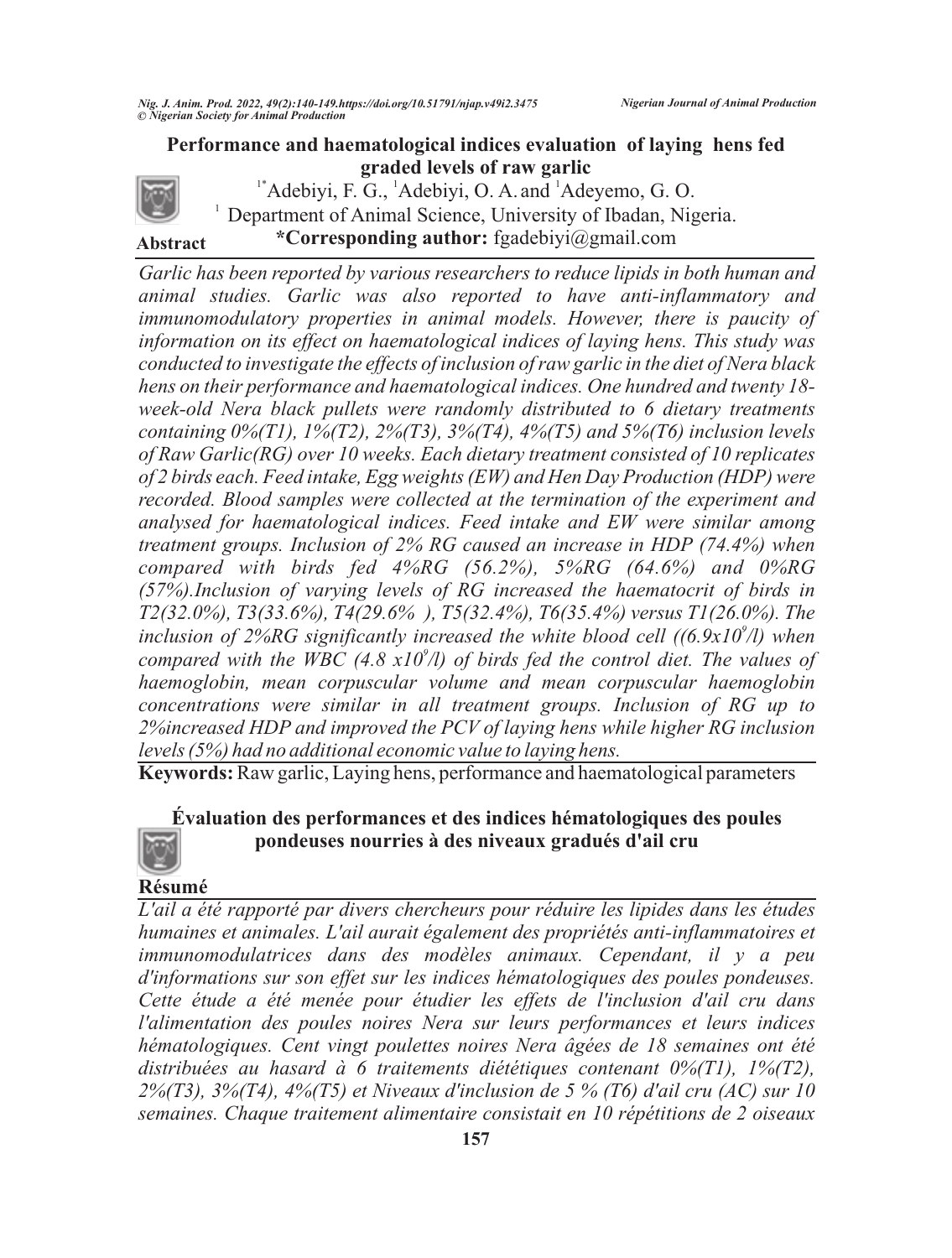*chacune. L'apport alimentaire, le poids des œufs (PŒ) et la production par jour de poule (PJP) ont été enregistrés. Des échantillons de sang ont été prélevés à la fin de l'expérience et analysés pour les indices hématologiques. L'apport alimentaire et le PŒ étaient similaires parmi les groupes de traitement. L'inclusion de 2 % de AC a entraîné une augmentation du PJP (74,4 %) par rapport aux oiseaux nourris avec 4 % de AC (56,2 %), 5 % de AC (64,6 %) et 0 % de AC (57 %). L'inclusion de différents niveaux de AC a augmenté l'hématocrite des oiseaux en T2(32,0%), T3(33,6%), T4(29,6%), T5(32,4%), T6(35,4%) versus T1(26,0%). L'inclusion de 2 % de AC a augmenté de manière significative le nombre de globules blancs (6,9 x 109/l) par rapport au nombre de globules blancs (4,8 x 109/l) des oiseaux nourris avec le régime témoin. Les valeurs d'hémoglobine, de volume corpusculaire moyen et de concentrations corpusculaires moyennes d'hémoglobine étaient similaires dans tous les groupes de traitement. L'inclusion de AC jusqu'à 2 % augmentait le PJP et améliorait l'hématocrite des poules pondeuses, tandis que des niveaux d'inclusion de AC plus élevés (5 %) n'avaient aucune valeur économique supplémentaire pour les poules pondeuses.*

**Mots clés**: Ail cru, Poules pondeuses, performances et paramètres hématologiques.

### **Introduction**

Analysis of the haematological parameters of chicken is very essential for the diagnosis of various pathological and metabolic disorders. These haematological parameters are often used in assessing the state of health of chickens (Afolabi *et al.*, 2011). Changes in serum biochemistry and haematological parameters are often used to determine various health statuses of animals and to determine stresses due to environmental, nutritional and/or pathological factors. Some blood parameters could also serve as baseline data, which could be exploited in the diagnosis of healthy chickens, combating diseases, improvement of the desirable breeds as well as designing appropriate breeding strategies for poultry birds in a particular area (Dutta *et al.,* 2013). Haematological values of poultry are often influenced by age, sex, breed,

climate nutritional status, strain or species (Elagib and Ahmed, 2011; Islam *et al.*, 2004; Onyishi *et al.*, 2017). Some herbs such as garlic and ginger have been reported to improve the immune system of both humans and animals as evidenced in some haematological parameters (Adebiyi *et al.*, 2017; Ismail *et al.*, 2021). Several studies reported that garlic (*Allium*  sativum) and onion (Allium cepa L.) have many beneficial properties such as antimicrobial, antioxidative, antithrombotic, hypolipidemic and antiplatelet aggregator in broilers (Puvaèa *et al.*, 2016; Reinhart *et al.*, 2009; Ur Rahman *et al.*, 2017). Garlic has also been reported to contain c o m p o u n d s t h a t h a v e hypocholesterolemic and hemolytic properties (Amagase, 2006). Although the garlic formulation of AGE (aged garlic extract) has significant antioxidant activity on sickle red blood cells, excessive garlic intake in animals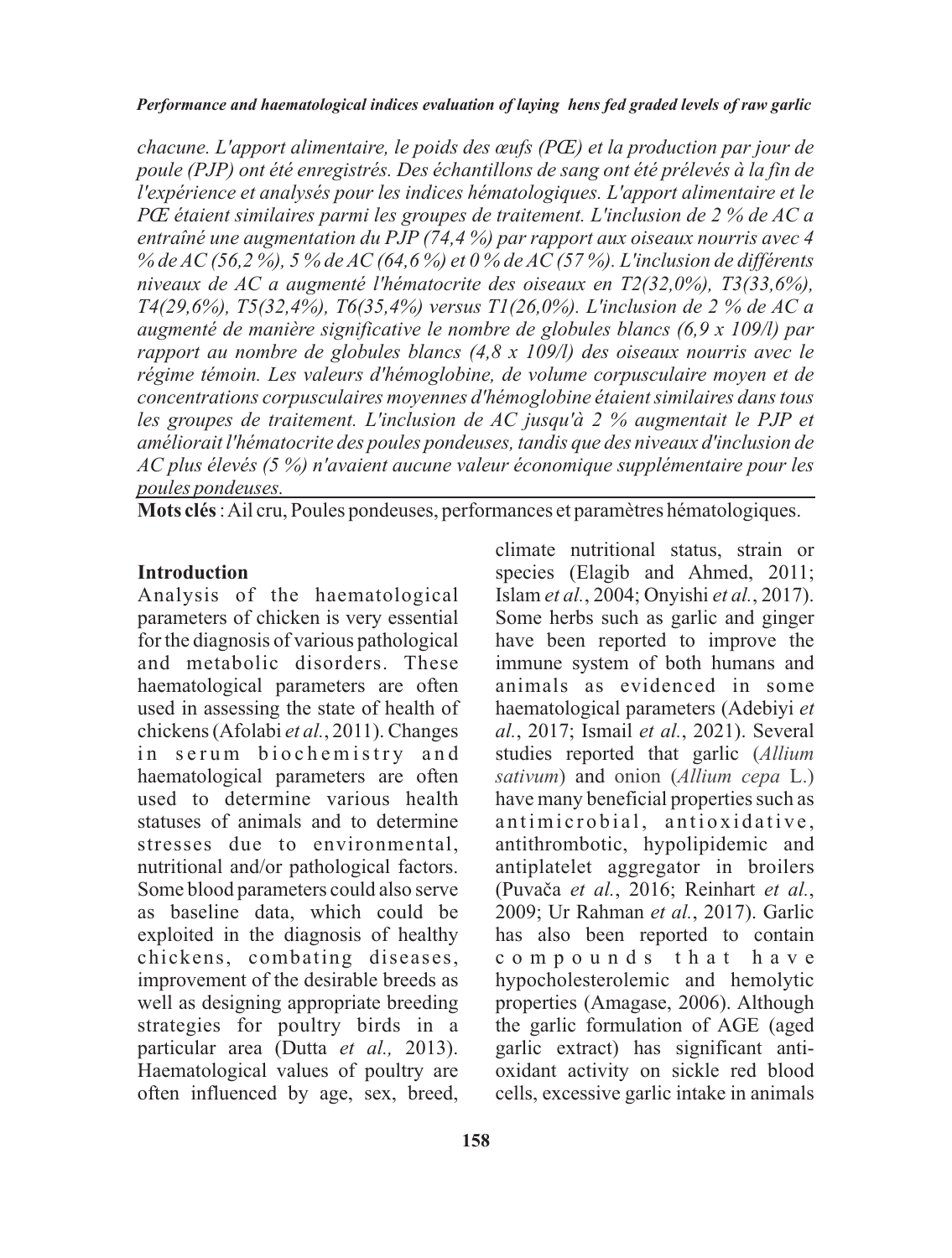often leads to hemolytic anaemia (Oboh, 2004). Ismail *et al.* (2021) also reported an increase in red blood cells, haemoglobin, lymphocytes and heterocytes in broiler chickens fed garlic powder. According to Isaac *et al.* (2013) red blood cell plays a significant role in the transport of oxygen and carbon dioxide in the body. Red blood cells serve as a carrier of haemoglobin which reacts with oxygen carried in the blood to form oxyhaemoglobin during respiration. Considering the importance of haematological indices in the welfare of layers and the ability of garlic and garlic products to affect these parameters, it would be appropriate to study the influence of garlic intake on laying hens. Though, the effect of raw garlic on laying hens has not been fully explored.

This study was carried out to evaluate the influence of inclusion of varying levels of raw garlic paste on haematological parameters of laying hens

### **Materials and methods** *Ingredient source and preparation*

The garlic used was obtained from a commercial market in Nigeria. The garlic bulbs were separated into cloves, rinse with water and grind into a paste. The garlic paste was then incorporated into the feed.

### *Management of birds*

A total of 120 Nera Black hens at 18 weeks of age were randomly distributed to 6 dietary treatments consisting of 0%(T1), 1%(T2), 2%(T3), 3%(T4),  $4\%$ (T5) and  $5\%$ (T6) inclusion levels of Raw Garlic(RG). Each dietary treatment consisted of 10 replicates of 2

birds each. The birds were housed in galvanized iron cages under an intensive management system and the birds were allowed to acclimatise for 2 weeks and the study spanned over a 10 week period. Feed and water were given *ad-libtum.*

# *Experimental parameters measured*

The Feed intake(FI), Egg weights (EW) and Hen Day Production (HDP) were recorded. The data obtained from the amount of feed given to birds in each replicate and the leftover feed per day were used to calculate the feed intake (equation I). The egg weights were obtained by weighing the eggs laid by birds in each replicate using a digital electronic laboratory scale. The percentage of hen-day production was determined from the daily egg production records and calculated as shown in equation II**.** Blood samples were collected at the termination of the experiment and analysed for haematological indices.

**Feed intake** = Amount of feed given to the birds – leftover feed …..(I) Hen-day production  $\%$ = Total no of egg laid  $\times 100$ No of birds x no of days....(II)

# *Blood collection and laboratory analysis*

The blood samples(3mls) were collected in Ethylene Diamine Tetracetic Acid (EDTA) bottles from ten birds per treatment i.e one bird per replicate at the termination of the experiment through the jugular vein. The blood samples collected were used for the analysis of haematological parameters as outlined by Lamb (1981)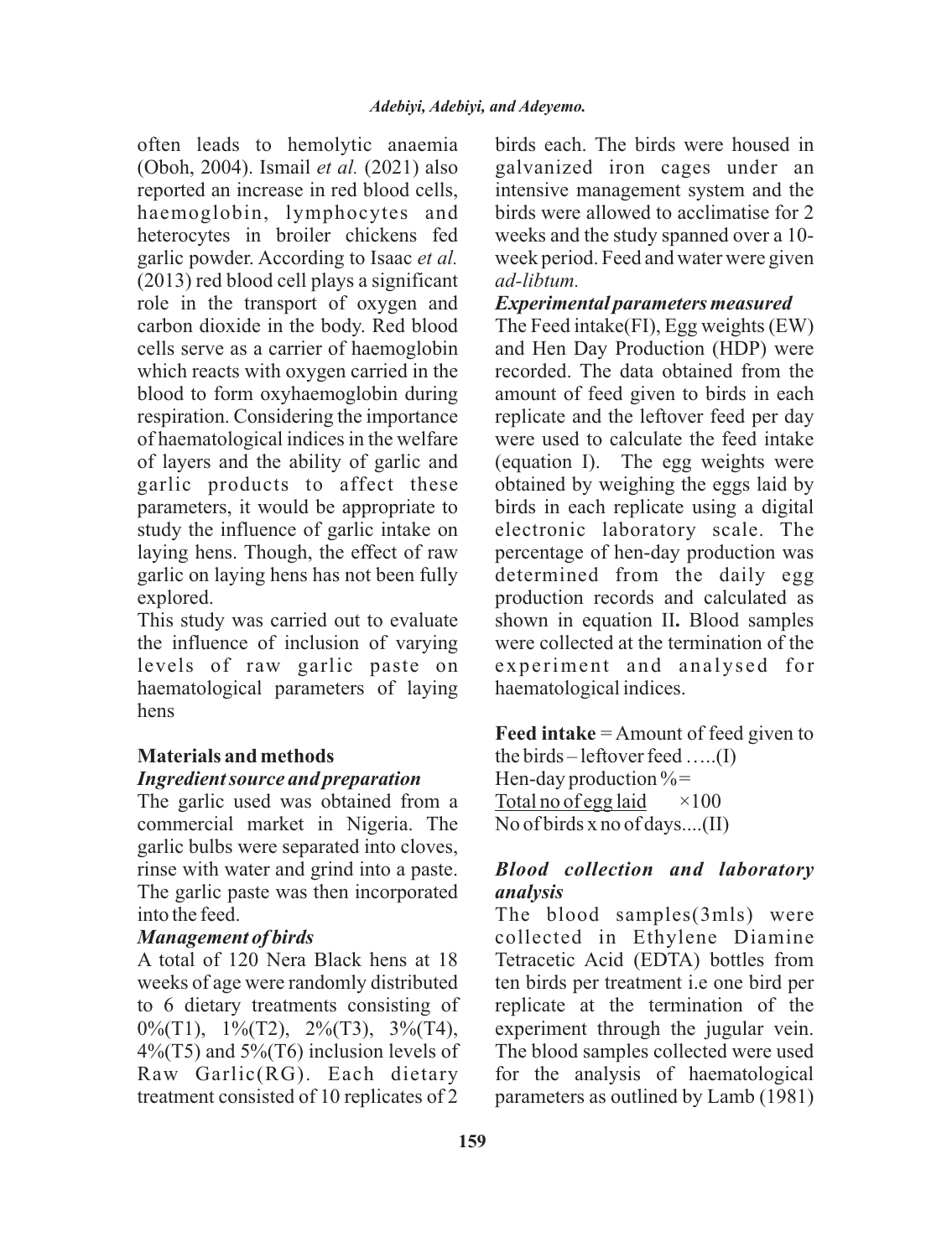and Jain (1986). The haematological parameters measured were White Blood Cell(WBC) and Red Blood Cell(RBC) differential counts, Packed Cell Volume (PCV), haemoglobin(Hb), Mean corpuscular volume (MCV), Mean corpuscular haemoglobin (MCH), mean corpuscular haemoglobin concentration (MCHC).

### **Statistical analysis**

Data were analysed by analysis of variance (ANOVA) of completely

randomised design using the 2017 SPSS version 25 and the means were separated using Duncan multiple range test of the same software (IBM Corp., 2017). Values are expressed as mean (Standard error of mean (SEM)). The level of statistical significance was p<0.05.

### *Experimental diets*

The composition of experimental diets has been documented (Adebiyi *et al*., 2018) and is as contained in Table 1.

| <b>Dietary treatments</b>         |              |              |                |                           |              |                 |  |
|-----------------------------------|--------------|--------------|----------------|---------------------------|--------------|-----------------|--|
| <b>Ingredients</b>                | 1<br>$(0\%)$ | 2<br>(1 %RG) | 3<br>(2 %RG)   | $\overline{4}$<br>(3 %RG) | 5<br>(4 %RG) | 6<br>(5)<br>%RG |  |
| Maize                             | 44.5         | 45.0         | 46.5           | 47.0                      | 47.5         | 48.0            |  |
| Palm kernel cake                  | 9.0          | 9.0          | 8.0            | 8.0                       | 8.0          | 8.0             |  |
| Corn bran                         | 8.0          | 8.0          | 7.0            | 6.0                       | 5.0          | 4.0             |  |
| Wheat bran                        | 9.5          | 7.0          | 6.0            | 5.0                       | 4.0          | 3.0             |  |
| Groundnut cake                    | 7.0          | 8.0          | 8.5            | 9.5                       | 10.5         | 11.5            |  |
| Soyabean cake                     | 9.5          | 9.5          | 9.5            | 9.0                       | 8.5          | 8.0             |  |
| Raw garlic                        | $\theta$     | 1            | $\overline{2}$ | 3                         | 4            | 5               |  |
| Fish meal                         | 2.0          | 2.0          | 2.0            | 2.0                       | 2.0          | 2.0             |  |
| Bonemeal                          | 3.0          | 3.0          | 3.0            | 3.0                       | 3.0          | 3.0             |  |
| Oyster shell                      | 6.6          | 6.6          | 6.6            | 6.6                       | 6.6          | 6.6             |  |
| Salt                              | 0.25         | 0.25         | 0.25           | 0.25                      | 0.25         | 0.25            |  |
| Vitamin premix                    | 0.25         | 0.25         | 0.25           | 0.25                      | 0.25         | 0.25            |  |
| Methionine                        | 0.25         | 0.25         | 0.25           | 0.25                      | 0.25         | 0.25            |  |
| Lysine                            | 0.15         | 0.15         | 0.15           | 0.15                      | 0.15         | 0.15            |  |
| Total                             | 100          | 100          | 100            | 1 0 0                     | 100          | 100             |  |
| Calculated values                 |              |              |                |                           |              |                 |  |
| Crude protein $(\% )$             | 17.07        | 17.14        | 17.06          | 17.07                     | 17.08        | 17.09           |  |
| Metabolizable<br>energy (Kcal/kg) | 2600         | 2596.5       | 2596.1         | 2582.5                    | 2568.9       | 2555.2          |  |

**Table 1: Composition of diets fed to experimental birds**

# **Results and discussion** *Performance indices*

The impact of dietary inclusion of graded levels ofraw garlic (RG) on the average daily feed intake (FI), egg weight  $(EW)$  and hen day production(HDP) of layers are shown in

Table 2. Inclusion of 1, 2, 3, 4, and 5%) RG did not significantly affect the FI and EW. However, HDP was significantly increased at 2% inclusion level of RG in the bird's diet in comparison with birds fed control diet, 4%RG and 5%RG. The indifference in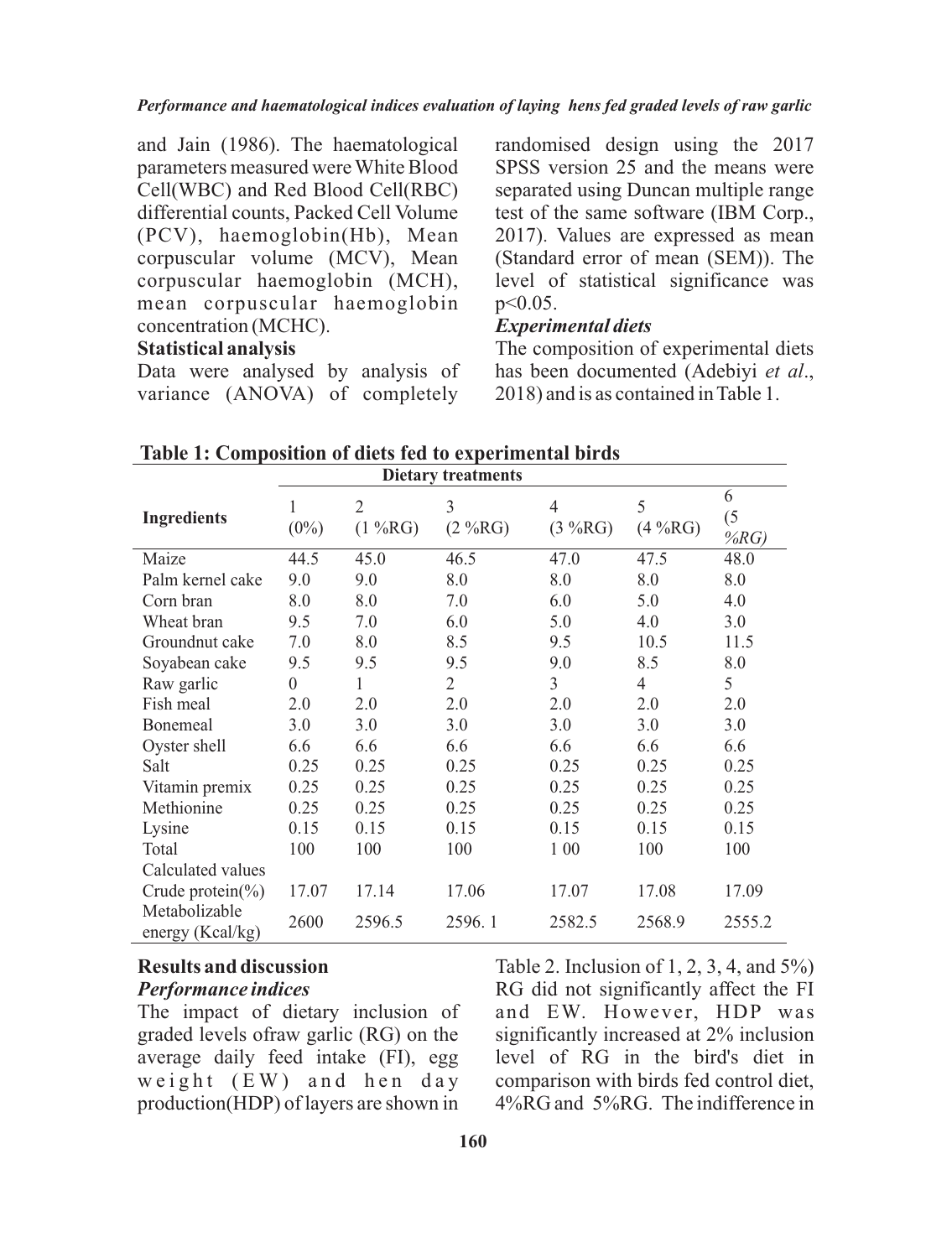the values of feed intake as averaged over a period of 10 weeks is an indication that inclusion of RG up to 5% has no detrimental effect on this breed of birds. These results are consistent with earlier findings (Adebiyi *et al.*, 2017; Aji *et al.*, 2011; Khan *et al.*, 2006) who reported that feed intake was not affected when both raw and sun-dried garlic were included in the diets of both broilers and laying hens. Similarly, egg weight was not affected by the inclusion of RG in the diets, which could be an indication that the birds equally utilised the feed given to them irrespective of the inclusion level of RG. The similar patterns in feed intake and egg weight reported in this study could be attributed to the fact that protein and energy utilisation of birds were not negatively affected by inclusion of graded levels of RG in the diets of laying hens. In agreement with the present study (Ao *et al.*, 2010; Canogullari *et al.*, 2010; Khan *et al.*, 2008), in their studies, found that RG and garlic products did not affect egg weight. These differences may be due to the use of different commercial garlic products quality and the preparation methods of garlic powder which may result in production of varying levels of active ingredients in the garlic product. Also, the duration of the experiment and breed are added reasons that may affect the ability of birds to efficiently utilize feed intake during the laying period. The mean Hen-Day production of laying hens as influenced by dietary inclusion of RG was significantly (P<0.05) different. The addition of 2% RG in layers' diet recorded the highest value for HDPover others. Though this value was statistically similar to the HDP of layers fed 1% and 3% but significantly higher than the HDP of layers fed 4%RG, 5% RG and control diet. This suggests that 2% level of RG may just be the ideal level for improving egg production of Nera black layers. This observation is in line with the findings of Rahardja *et al.* (2010) who reported significant (P<0.05) improvement in egg production of 27-week Hysex Brown hens fend 2% garlic powder. In contrast, (Yalçın *et al.*, 2006) reported that supplementation of SHSY-type brown layers' diet with 1, 5, and 10g/Kg garlic powder had no effect  $(P>0.05)$  on egg production, which may be due to the use of very low levels of garlic powder in the diet.

| Treatments                         |                     |                    |                          |              |                |                    |            |
|------------------------------------|---------------------|--------------------|--------------------------|--------------|----------------|--------------------|------------|
| <b>Parameters</b>                  | $(0\%)$             | $(1\%RG)$          | $(2 \sqrt{9} \text{RG})$ | (3 %RG)      | (4 %RG)        | $(5\%RG)$          | <b>SEM</b> |
| Average feed<br>intake(g/bird/day) | 102.7               | 103.4              | 102.8                    | 102.2        | 101.7          | 101.2              | 2.30       |
| Egg Weight $(g)$                   | 58.57 <sup>ab</sup> | 61.00 <sup>a</sup> | 56.60 $^{ab}$            | $60.45^{ab}$ | $56.25^{ab}$   | 55.48 <sup>b</sup> | 2.21       |
| Hen Day<br>Production $(\% )$      | 57.1 $^{ab}$        | $65$ 2bc           | $74.4^\circ$             | $65.8^{bc}$  | $56.2^{\rm a}$ | $64.6^{b}$         | 4.1        |

**Table 2: Effect of dietary inclusion of varying levels of raw garlic on the performance of laying hens**

\*Not significant, Means with the same superscript in horizontal row are not significantly different  $(P>0.05)$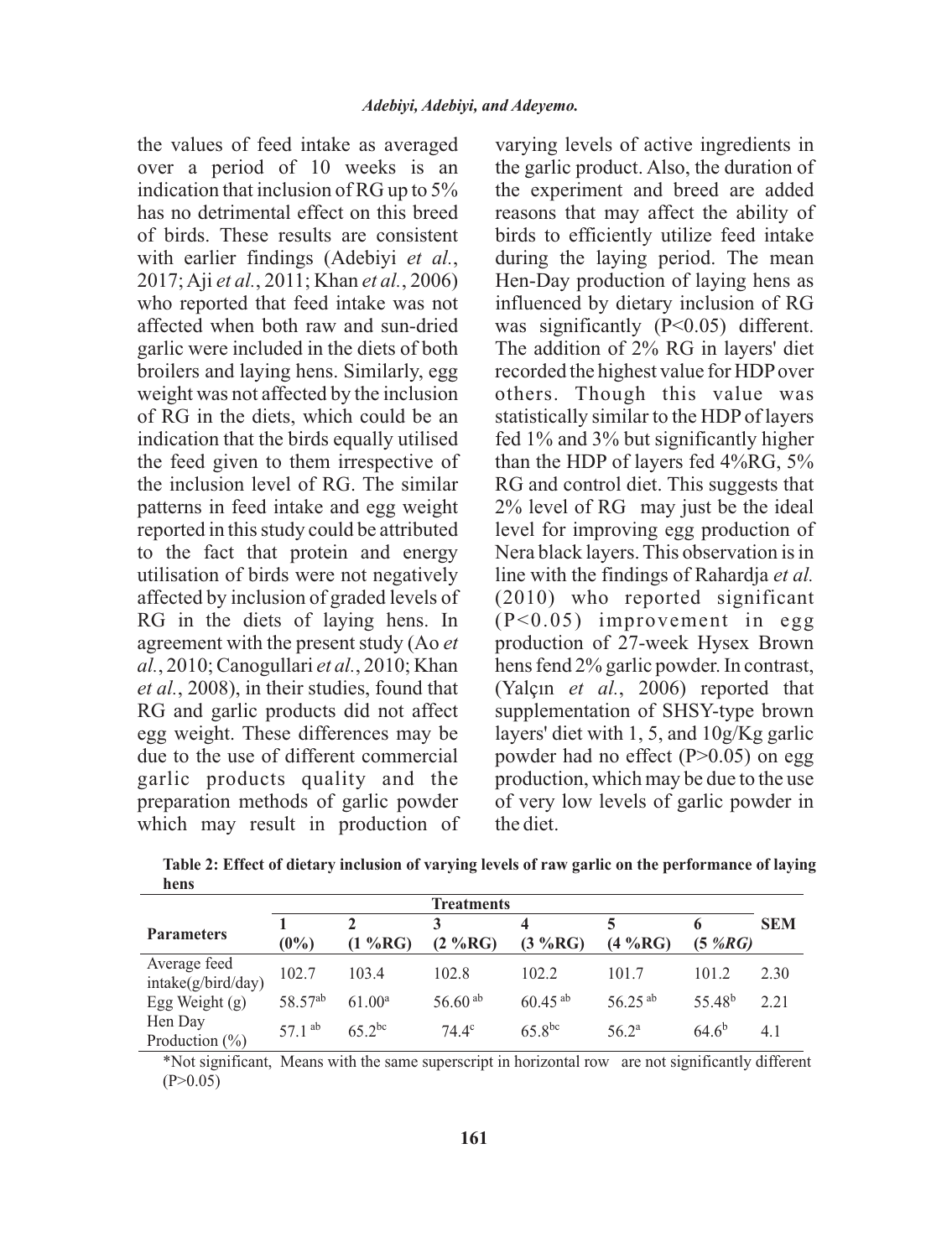|                            | <b>Treatments</b> |              |                   |                         |                    |                      |            |
|----------------------------|-------------------|--------------|-------------------|-------------------------|--------------------|----------------------|------------|
| <b>Parameters</b>          | 1                 | $\mathbf{2}$ | 3                 | $\overline{\mathbf{4}}$ | 5                  | 6                    | <b>SEM</b> |
|                            | $(0\%)$           | (1 %RG)      | (2 %RG)           | (3 %RG)                 | $(4\%RG)$          | (5 %RG)              |            |
| $PCV$ $(\%)$               | 26.0 <sup>b</sup> | $32.0^a$     | 33.6 <sup>a</sup> | 29.6 <sup>ab</sup>      | 32.4 <sup>a</sup>  | 35.4 <sup>a</sup>    | 2.67       |
| HB $(g/dl)^*$              | 9.06              | 9.80         | 10.68             | 9.30                    | 10.00              | 10.65                | 1.51       |
| RCB $(\times 10^{12}/l)^*$ | 3.16              | 4.08         | 4.28              | 3.44                    | 3.68               | 4.22                 | 1.13       |
| MCV(fL)                    | $81.76^{bc}$      | $78.43^{bc}$ | $78.51^{bc}$      | 86.05 <sup>a</sup>      | 88.04 <sup>a</sup> | 83.88 <sup>abc</sup> | 4.46       |
| $MCH(pg)^*$                | 28.05             | 24.01        | 24.95             | 27.03                   | 27.17              | 25.16                | 2.45       |
| MCHC $(g/dl)^*$            | 34.85             | 30.63        | 31.79             | 31.42                   | 30.86              | 30.01                | 3.31       |
| WBC $(\times 10^9/1)$      | 4.8 <sup>b</sup>  | $6.5^{ab}$   | 6.9 <sup>a</sup>  | $6.4^{ab}$              | 5.6 <sup>ab</sup>  | 5.8 <sup>ab</sup>    | 1.21       |

**Table 3 : Effect of dietary inclusion of varying levels of raw garlic on theHaematological parameters of laying hens**

\*Not significant, Means with the same superscript in a horizontal row are not significantly different  $(P>0.05)$ 

#### *Haematological parameters*

The mean haematological parameters of birds fed varying levels of raw garlic are represented in table 3. The values of RBC, Hb, MCHC and MCH were not significantly affected by inclusion of raw garlic in the diets of laying birds. It could therefore be observed that both low(1%RG) and high inclusion of raw garlic(5%RG) used in this experiment did not exert an adverse effect on the RCB, Hb, MCH and MCHC of laying hens. These are indices that have direct relationship with the oxygen-carrying capacity of the blood. This similarity in the values of RCB, Hb, MCHC and MCH could therefore be a suggestion that raw garlic has no negative impact on the transportation of oxygen into the tissues of laying hens. Thus, a reduction in red blood cell count implies decreased level of oxygen that would be carried to the tissues as well as the level of carbon dioxide returned to the lungs (Etim, 2014; Soetan *et al.*, 2013; Isaac, *et al.*, 2013; Ugwuene, 2011). The results obtained for RBC and Hb is

**162**

consistent with the findings of Adebiyi *et al.*, (2017) and Ademola *et al.* (2009), who recorded insignificant differences in RBC and Hb when broilers were fed with 1, 1.5, 2 and 3% raw and sun-dried garlic. Furthermore, Noman *et al.* (2015) recorded no differences in the values RBC and Hb when Aqueous extract of garlic at 1% and 2% was administered to broiler chicks. However, the values obtained for PCV, MCV and WBC showed significant differences among the treatments. The values of PCV, MCV and WBC ranged between 26 and 35.4%, 78.43-  $88.04$ (fL) and  $4.8 - 6.9 \times 109$ /1 respectively. All the birds fed RG had higher values of PCV when compared with birds fed control diets. The highest value of PCV(35.4%) was recorded in birds fed 5% RG. The improved PCV observed in birds fed 5%RG diet suggests that high inclusion of RG up to 5% could be beneficial in terms of improving PCV of laying hen. This observation is in line with the early study by Iranloye (2002) who reported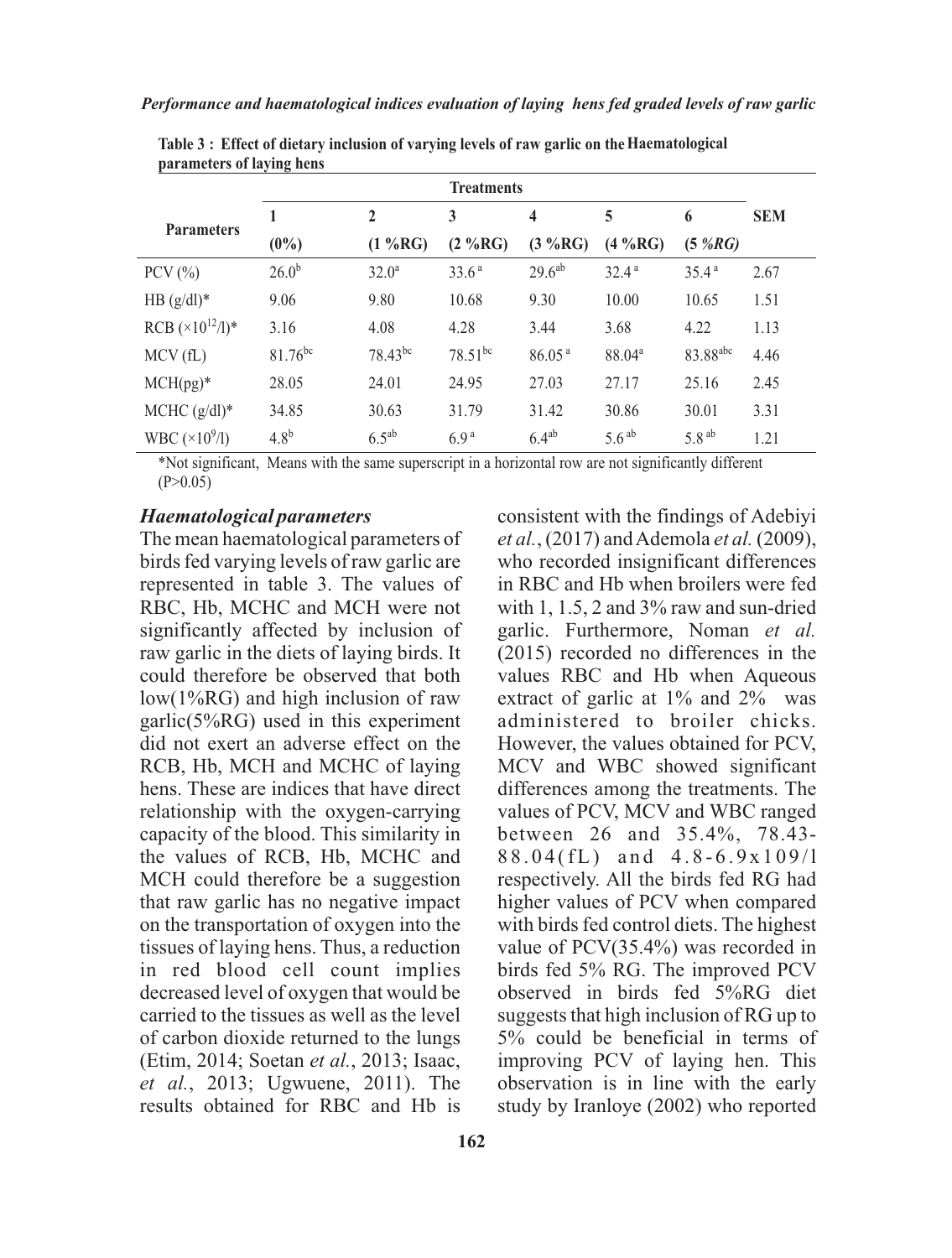increased PCV in rats fed 200mg/kg garlic juice for 30 days. Recent studies also reported an increase in the value of PCV when aqueous garlic is administered to broiler chicks (Dar *et al.*, 2014; Khan *et al.*, 2017). High PCV, Hb, and RBC indicate improved oxygen-carrying capacity of the cells, which translate to better availability of nutrients (Oleforuh-Okoleh *et al.*, 2015). Significant differences were observed in the values of MCV among the treatment groups. The MCV of birds fed 1 and 2RG were similar to that of the control while the birds fed 3, 4, and 5%RG had increased values of MCV when compared with birds fed the control diet. However, these values were within the normal range of MCV for adult chicken. it could therefore be deduced from our results that inclusion of RG in diets of layers up 5%RG had no negative effect on the MCV. Our findings agree with the earlier study (Akgül *et al.*, 2010) who observed increase in the value of MCV of rats fed garlic( $4\%$ ) and vegetables ( $40\%$ ). The effect of RG on WBC is reflected in table 3. Birds fed 2%RG had the highest values of WBC compared with other treatments. This result is in agreement with (Fadlalla *et al.*, 2010) who reported that WBC was increased by increased level of garlic inclusion in the diets of broiler chicks and that birds fed 0.3% garlic had higher WBC compared to birds fed 0, 0.15, and 0.45. likewise, (Ademola *et al.*, 2004) reported increase in total white blood cells by about 18.7% in garlic powder treated birds as compared to the control group. Conversely, (Zeryehun *et al.*, 2017) reported no significant increase in WBC

of birds fed with garlic containing diet as compared to control birds. This result might be due to the age and strain of birds used in the experiments because WBC differs with age and among strains (Adeyemo *et al.*, 2018; Onyishi *et al.*, 2017). Besides, different analytical methods and garlic products might also result in this difference.

### **Conclusion**

Considering the reported findings herein, it can be concluded that the supplementation of RG in layers' diets could significantly increase the HDP, PCV, MCV and WBC without adverse effects on egg production and general welfare of the bird. 2% RG supplemented group gave a better performance in relation to HDP of all the treatment groups.

### **References**

- **Adebiyi, F., Ologhobo, A., Adejumo, I., 2017**. Efficacy of Allium sativum as Growth Promoter, Immune Booster and Cholesterol-lowering Agent on Broiler Chickens. Asian J. Anim. Sci. 11, 202–213. https://doi.org/10.3923/AJAS.2 017.202.213
- **Adebiyi, F.G., Ologhobo, A.D., Adejumo, I.O. (2018)**. Raw Allium Sativum as Performance Enhancer and Hypocholesterolemic Agent in Laying Hens. Asian Journal of Animal and Veterinary Advances. Vol. 13(3), pp. 210- 217
- **Ademola, S., Farinu, G., Babatunde, G., 2009**. Serum lipid, growth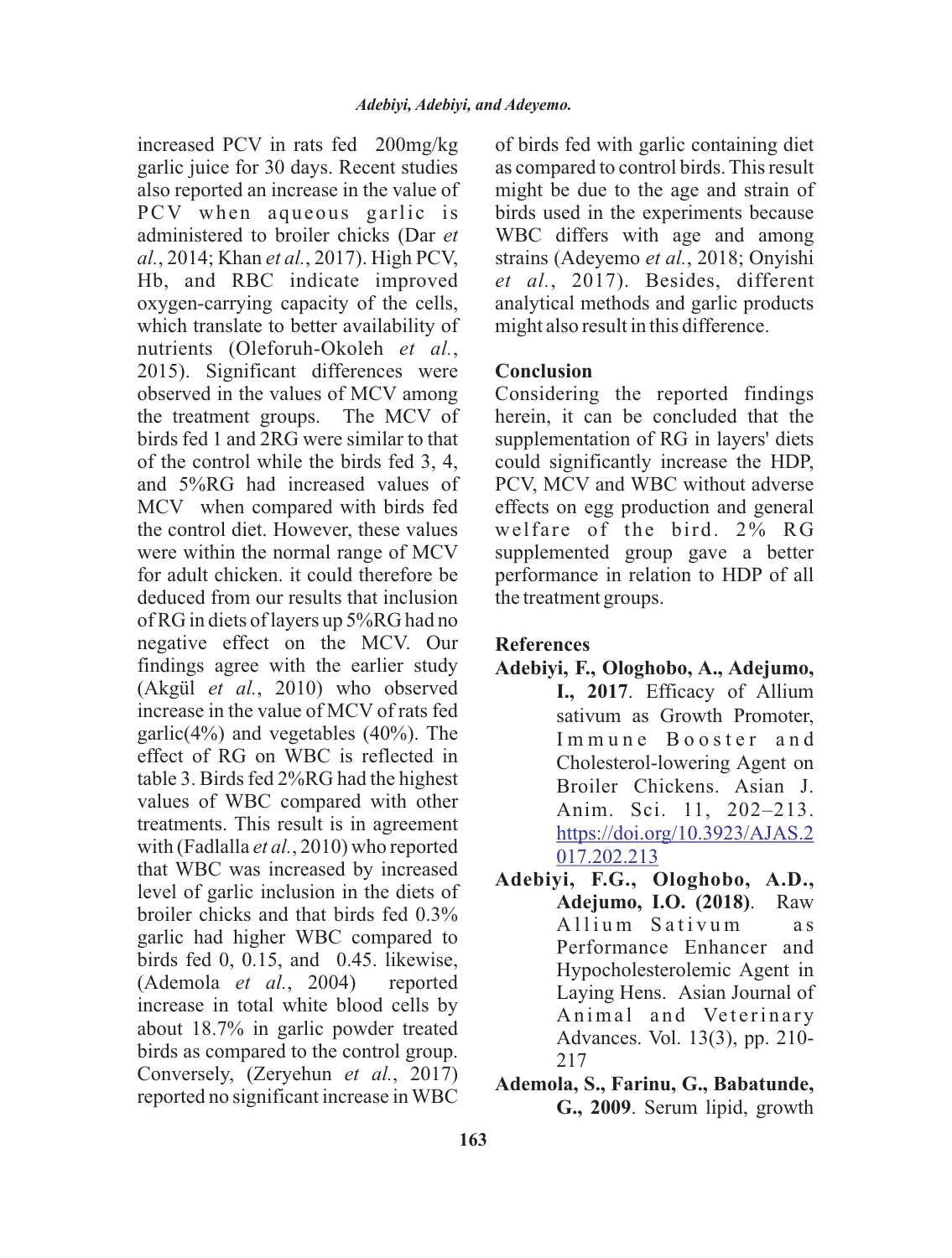and haematological parameters of broilers fed garlic, ginger and their mixtures. World Journal of Agricultural Sciences 5 (1): 99- 104

- **Ademola, S.G., Farinu, G.O., Obe, A.A., Babatunde, G.M.,2004**. Growth, haematological and biochemical studies on garlicand ginger-fed broiler chickens. Moor J. Agric. Res. 5, 122–128. https://doi.org/10.4314/mjar.v5 i2.31809
- **Adeyemo, G.O., Bolarinwa, M.O., Ehiabhi**, **O.**, **2018**. Hematology and external egg quality parameters of three Nigerian indigenous chicken genotypes. Int. J. Mol. Biol. Open Access  $Volume = 3, 197 - 201.$ https://doi.org/10.15406/ijmbo a.2018.03.00077
- **Afolabi, K., Akinsoyinu, A., Abdullah, A.-R., Rotimi, O., A k i n l e y e , S .B.** , **2 0 11** . Haematological parameters of the Nigerian local grower chickens fed varying dietary levels of Palm Kernel Cake. Poljoprivreda 17, 74–78.
- **Aji, S.B., Ignatius, K., Y. Ado, A.A., Nuhu, J.B., Abdulkarim, A., Aliyu, U., Gambo, M.B., Ibrahim, M.A., Abubakar, H., Bukar, M.M., M. Imam, H., Numan, P.T., 2011**. Effects of Feeding Onion (Allium cepa) and Garlic (Allium sativum) on S o m e P e r f o r m a n c e Characteristics of Broiler Chickens. Res. J. Poult. Sci. 4,

 $2$   $2$   $2$   $7$  . https://doi.org/10.3923/rjpscie nce.2011.22.27

- **Akgül, B., Lin, K.W., Ou Yang, H.M., Chen, Y.H., Lu, T.H., Chen, C.H., Kikuchi, T., Chen, Y.T.,**  Tu, C.P., 2010. Garlic Accelerates Red Blood Cell Turnover and Splenic Erythropoietic Gene Expression in Mice: Evidence for Erythropoietin-Independent Erythropoiesis. PLoS ONE  $5(12)$ : e 1 5 3 5 8 D O I: 10.1371/journal.pone.0015358. PMID: 21206920; PMCID: PMC3012072.
- **Amagase, H., 2006**. Clarifying the real bioactive constituents of garlic. J. Nutr. 136, 716S-725S. https://doi.org/10.1093/jn/136. 3.716S
- **Ao, X., Yoo, J.S., Lee, J., Jang, H.D., Wang, J.P., Zhou, T.X., Kim, I.-S. , 2 0 1 0** . Eff e c ts o f Fermented Garlic Powder on Production Performance, Egg Quality, Blood Profiles and Fatty Acids Composition of Egg Yolk in Laying Hens. Asian-Australas. J. Anim. Sci. 23. https://doi.org/10.5713/ajas.20 10.90543
- **Canogullari, S., Baylan, M., Erdogan, Z., Duzguner, V., Küçükgül, A., 2010**. The effects of dietary garlic powder on performance, egg yolk and s e r u m c h o l e s t e r o l concentrations in laying quails. Czech J. Anim. Sci. 55,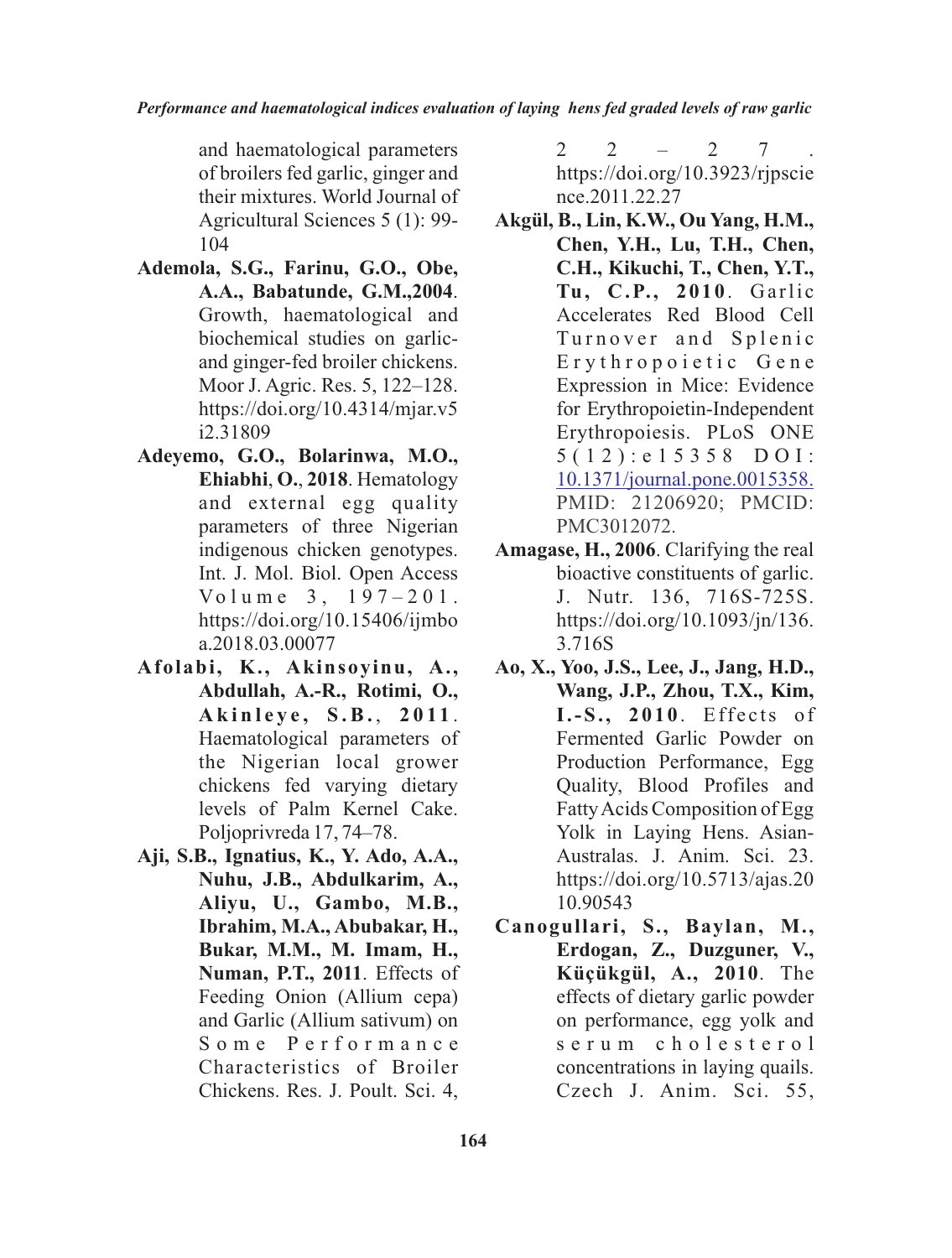$2 \t8 \t6 - 2 \t9 \t3$ https://doi.org/10.17221/126/2 009-CJAS

- **Dar, A., Verma, P., Ashfaque, M., Ahmad, A., Mir, irfan ahmad, 2014**. Effect of Garlic Extract on Haematobiochemical Changes in Eimeria tenella Infected Broiler Chicken. Natl. Acad. Sci. Lett. 37, 311–316. https://doi.org/10.1007/s40009- 014-0237-4
- **Dutta, R., Islam, M., Kabir, A., 2013**. H a e m a t o l o g i c a l a n d biochemical profiles of Gallus indigenous, exotic and hybrid chicken breeds (Gallus domesticus l.) from Rajshahi, Bangladesh. Bangladesh J.  $Z$  o o l. 4 1, 1 3 5 – 1 4 4. https://doi.org/10.3329/bjz.v41i 2.23314
- **Elagib, H.A.A., Ahmed, A.D.A., 2011**. Comparative Study on Haematological Values of Blood of Indigenous Chickens in Sudan. Asian J. Poult. Sci. 5, 4 1 – 4 5 . https://doi.org/10.3923/ajpsaj.2 011.41.45
- **Etim, N., 2014**. Haematological Parameters and Factors Affecting Their Values. Agric. Sci. 2,  $37 - 47$ . https://doi.org/10.12735/as.v2i 1p37
- **Fadlalla, I.M.T., Mohammed, B.H., Bakhiet, A.O., 2010**. Effect of Feeding Garlic on the Performance and Immunity of Broilers. Asian J. Poult. Sci. 4,

 $1 \t8 \t2 \t- 1 \t8 \t9$ https://doi.org/10.3923/ajpsaj.2 010.182.189

- **IBM Corp. Released 2017.** IBM SPSS Statistics for Windows, Version 25.0. Armonk, NY: IBM Corp.
- **I ranloye , B.O., 2002**. Short communication - Effect of chronic garlic feeding on some haematological parameters. Afr. J. Biomed. Res. 5, 1–2.
- **Isaac, L. J., Abah, G., Akpan, B., & E k a e t t e , I. U . 2 0 1 3** . Haematological properties of different breeds and sexes of rabbits. Proceedings of the 18th Annual Conference of Animal Science Association of Nigeria. p.24-27
- **Islam, M., Lucky, N., Islam, M.R., <sup>1</sup> Ahad, A., Das, B.R., Rahman , M.M., Siddiui, M.S.I., 2004**. Haematological Parameters of Fayoumi, Assil and Local Chickens Reared in Sylhet Region in Bangladesh. Int. J. Poult. Sci. 3, 144–147.
- **Ismail, I.E., Alagawany, M., Taha, A.E., Puvaèa, N., Laudadio, V., Tufarelli, V., 2021**. Effect of dietary supplementation of garlic powder and phenyl acetic a c i d o n p r o d u c t i v e p e r f o r m a n c e , b l o o d haematology, immunity and antioxidant status of broiler chickens. Anim. Biosci., special issue  $34, 363 - 370$ . https://doi.org/2021.34.3.363 Jain, 1986
- **Jain N.C 1986** Schalm's Veterinary Hematology (4th ed), Lea and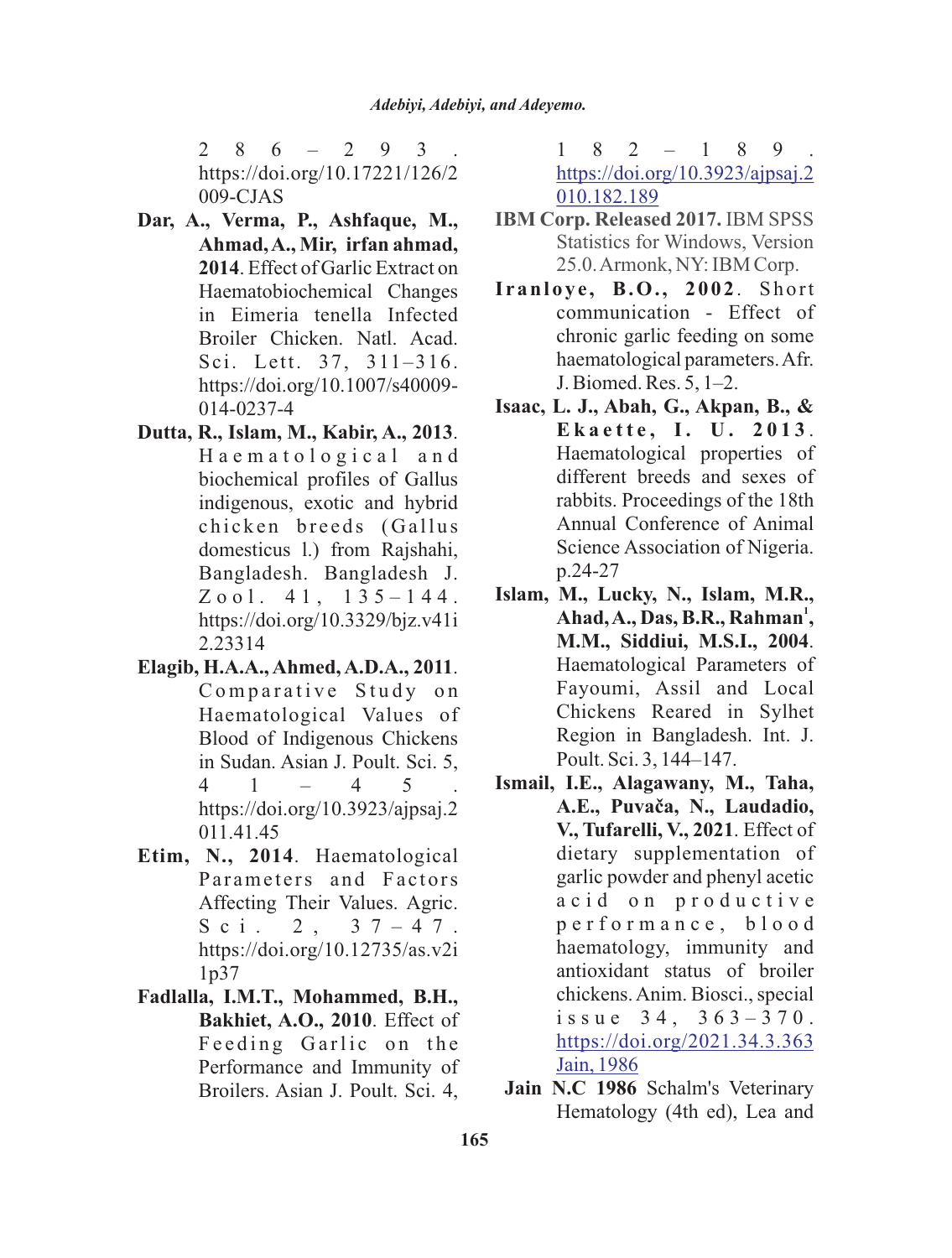Febiger, Philadelphia (1986)

- **Khan, M.S.I., Prodhan, M.S., Islam, Md Shahidul, Hasan, M.N., Islam, Md Shajadul, 2017**. Effect of garlic extract on growth performances and hematological parameters of broilers. Asian J. Med. Biol.  $R$  e s  $3, 317 - 322$ . https://doi.org/10.3329/ajmbr.v 3i3.34519
- **Khan, S., Shamsul, H., Rozina, S., Ashraf, M., 2008**. Effects of Dietary Garlic Powder on Cholesterol Concentration in Native Desi Laying Hens. Am. J. Food Technol. 3, 207–213. https://doi.org/10.3923/ajft.200 8.207.213
- **Khan, S.H., Sardar, R., Anjum, M.A., 2006**. Effects of Dietary Garlic on Performance and Serum and Egg Yolk Cholesterol Concentration in Laying Hens. Asian J. Poult. Sci. 1, 22–27. https://doi.org/10.3923/ajpsaj.2 007.22.27
- **Lamb, G.M., 1981.** Manual of Veterinary Laboratory Techniques in Kenya. Ministry o f L i v e s t o c k Development/CIBA GEIGY, Basle, Switzerland, pp: 96-107
- **Noman, Z., Hasan, M., Talukder, S., Sarker, Y., Paul, T., Sikder, M., 2015**. Effects of garlic extract on growth, carcass characteristics and haematological parameters in broilers. Bangladesh Vet. 32, 1–6.
- **Oboh, G., 2004**. Prevention of garlicinduced hemolytic anemia using

some tropical green leafy vegetables. J. Med. Food 7, 4 9 8 – 5 0 1 . https://doi.org/10.1089/jmf.200 4.7.498

- **Oleforuh-Okoleh, V.U., Ndofor-Foleng, H., Olorunleke, S., Uguru, J., 2015**. Evaluation of Growth Performance, Haematological and Serum Biochemical Response of Broiler Chickens to Aqueous Extract of Ginger and Garlic. J. Agric. Sci. 7, 167–174. https://doi.org/10.5539/jas.v7n 4p167
- **Onyishi, G.C., Oguine, C.C., Nwani S.I., Aguzie, I.O., Nwani, Christopher Didigwu, 2017**. Haematological parameters dynamics of developing gallus gallus domesticus. Anim. Res. Int. 14, 2769–2776.
- **Puvaèa, N., Kostadinoviæ, L., Popoviæ, S., Leviæ, J.,** Ljubojević, D., Tufarelli, V., **Jovanoviæ, R., Tasiæ, T., Ikoniæ, P., Lukaè, D., 2016**. Proximate composition, cholesterol concentration and lipid oxidation of meat from chickens fed dietary spice addition (Allium sativum, Piper nigrum, Capsicum annuum). Anim. Prod. Sci. 56, 1 9 2 0 – 1 9 2 7 . https://doi.org/10.1071/AN151 15
- **Rahardja, D.P., Hakim, M., Pakiding, W., Sri Lestari, V., 2010**. Hypocholesterolemic